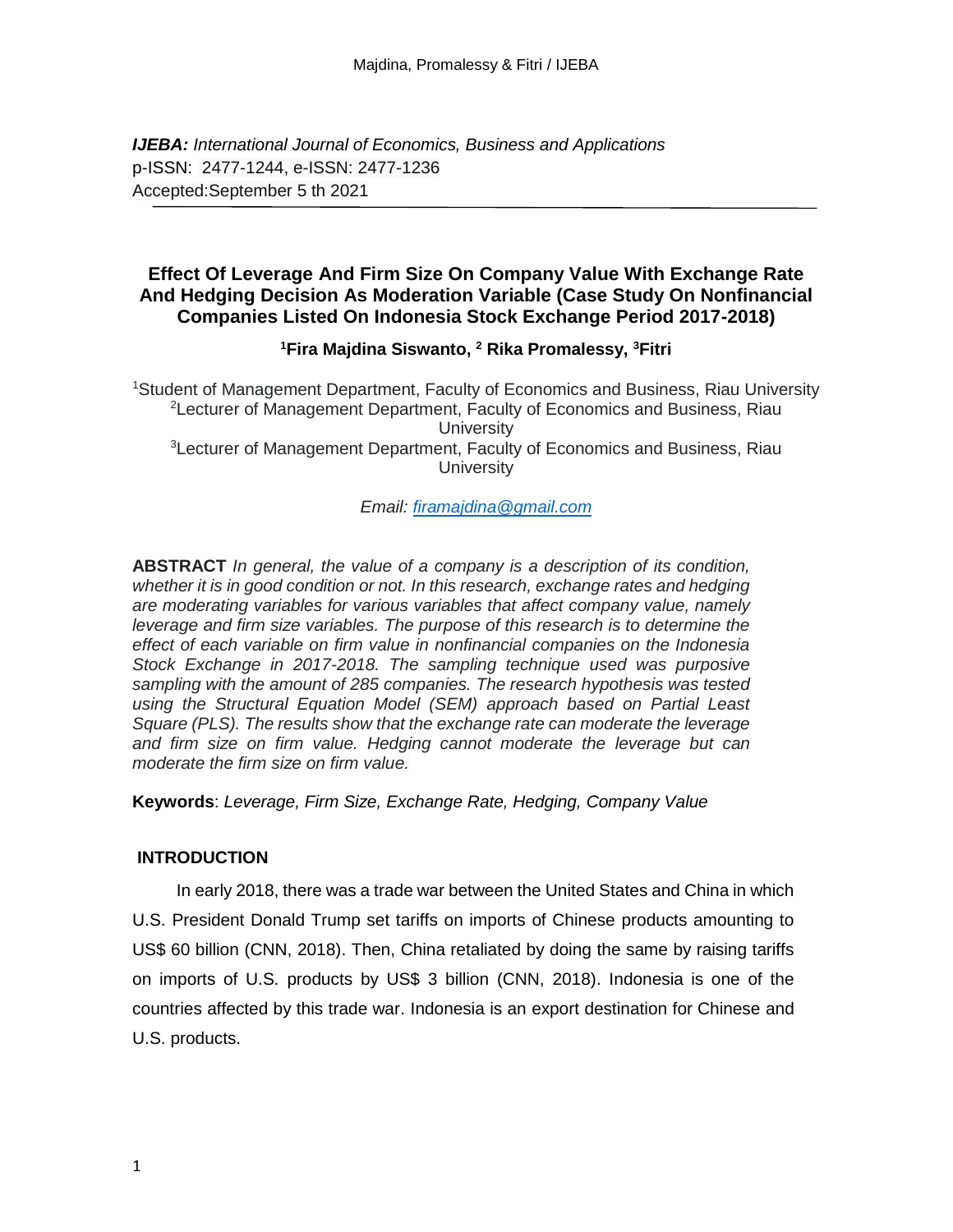However, with the increase in tariffs on U.S.-China imports, there is a decrease in Indonesian exports, which means the number of imports is higher than the number of exports. This means more money coming out of Indonesia than money coming in. If the rupiah is experiencing a shortage of capital supply in the country, it will be challenging to withstand pressures on other currencies so that the rupiah's value falls. Depreciation can affect the value of companies in the capital market, especially in emerging markets, such as Indonesia. In the era of globalization and tight competition, the company's condition described with the company's value needs to be considered by the company.

The company value is the investor's perception of how successful a company is in managing its resources, reflected in its share price (Hamidah et al., 2015). The average value of nonfinancial companies conducting international trades listed on the Indonesia Stock Exchange in 2017-2018 in the first quarter of 2017 was measured by a PBV of 2,284, in the first quarter of 2018 of 1,973. In the second quarter of 2017, it was 2,473, while in the second quarter of 2018, it was 2,213. In the third quarter of 2017, it was 2,625, while in the third quarter of 2018, it was 2,447. In the fourth quarter of 2017 amounted to 2,812, while in the fourth quarter of 2018, the average value of the company was 2,687.

The company value is influenced by factors that cause the company value to increase or decrease, resulting in fluctuations in the closing price of the company's shares, reflecting the company's value. Empirical study results explain the companies value affected by the leverage (Winarto, 2015), firm size (Siahaan, 2013), an exchange rate (Darminto, 2008) and hedging decisions (Nur, 2013); (Gonzalez & Yun, 2013); and (Nova et al., 2015).

Leverage is a ratio that measures how much a company uses funding derived from debt (Eugene & Houston, 2010). In trade-off theory, debt has a positive influence on the company value. Optimal debt levels are achieved when tax savings reach the maximum amount of financial distress costs. On the other hand, high debt will increase the cost of capital, thus impacting the increasing business risk.

Firm size is seen from the more assets a company owns, and then the company is also getting bigger. A large, established company has easy access to the capital market. In contrast, new and young companies will have many difficulties having access to the capital market. Because the ease of access to the capital market is significant enough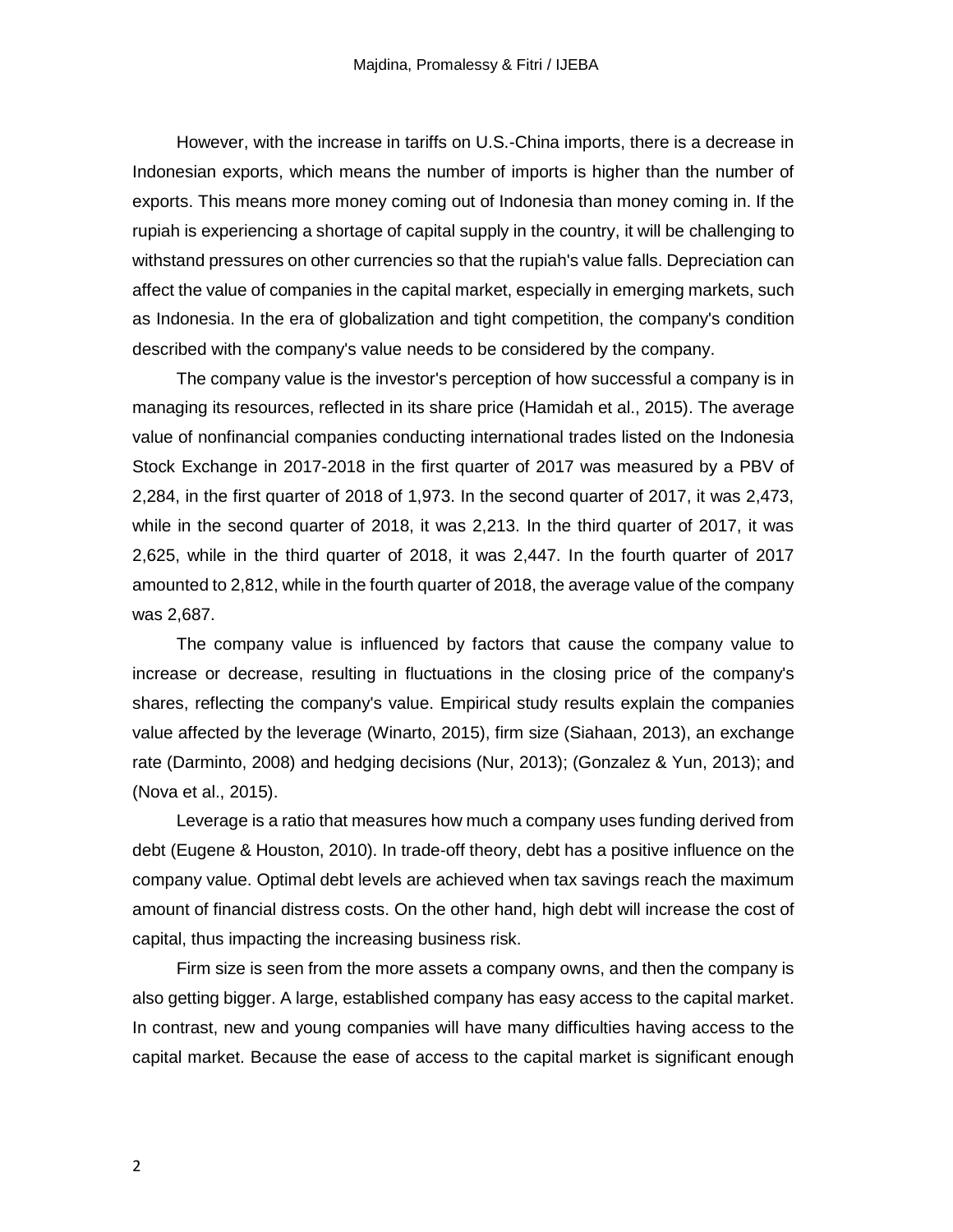for its flexibility and ability to obtain larger funds, large companies have the opportunity to make greater profits (Al-Najjar, 2016).

The exchange rate is the price of a currency against another or the value of a currency against the value of another (Salvatore, 1997). According to (Mufidah 2012), most of the company's debt in US\$ depends on the exchange rate, so if the rupiah weakens, it will be difficult for the company in terms of funding through debt in the company's capital structure. Management decisions of companies in international trade are influenced by risks such as foreign currency risks caused by fluctuating changes in exchange rates. The share price in the market is also affected.

Hedging policy carried out by the company is an activity to increase the value of the company. In this case, investors will give more value to companies that conduct hedging activities (Suriawinata, 2004). In order to reduce exposure and other risks that can affect the value of currencies in funding activities, which will further affect the value of the company, the company needs to implement a hedging policy strategy to avoid the risk of losses due to foreign exchange fluctuations. The higher capital structure offset by hedging policy is expected to minimize risk and increase profitability so that the company's value will increase. Various researches on the value of the company have been done before. The study results (Winarto, 2015) stated that leverage has a significant influence on the company's value. However, this is contrary to the research results (Parhusip, 2016), which states that leverage has an insignificant influence on the company's value. The study results (Gill & Obradovich, 2012) stated that the firm size has a positive and significant effect on the company's value. However, this is contrary to research conducted (Naceur & Goaied, 2002) which states that firm size has a negative and significant influence on the company's value. Research conducted by Kandir (2008) found a positive relationship between exchange rates and company value. However, this contradicts research (Gupta, 2000) which found evidence that there is no exchange rate relationship with the company's value. Research conducted by Nur (2013) found that the company's hedging policy has a significant influence with a positive direction on the company's value. Research conducted by (Gonzalez & Yun, 2013) and (Nova et al., 2015) strengthened the results obtained earlier, namely finding similar that hedging policies have a significant influence with a positive direction on the value of the company.

Based on the gap phenomenon and research gap, the author formulated a study with the title: "The Effect of Leverage and Firm Size on The Companies Value with

3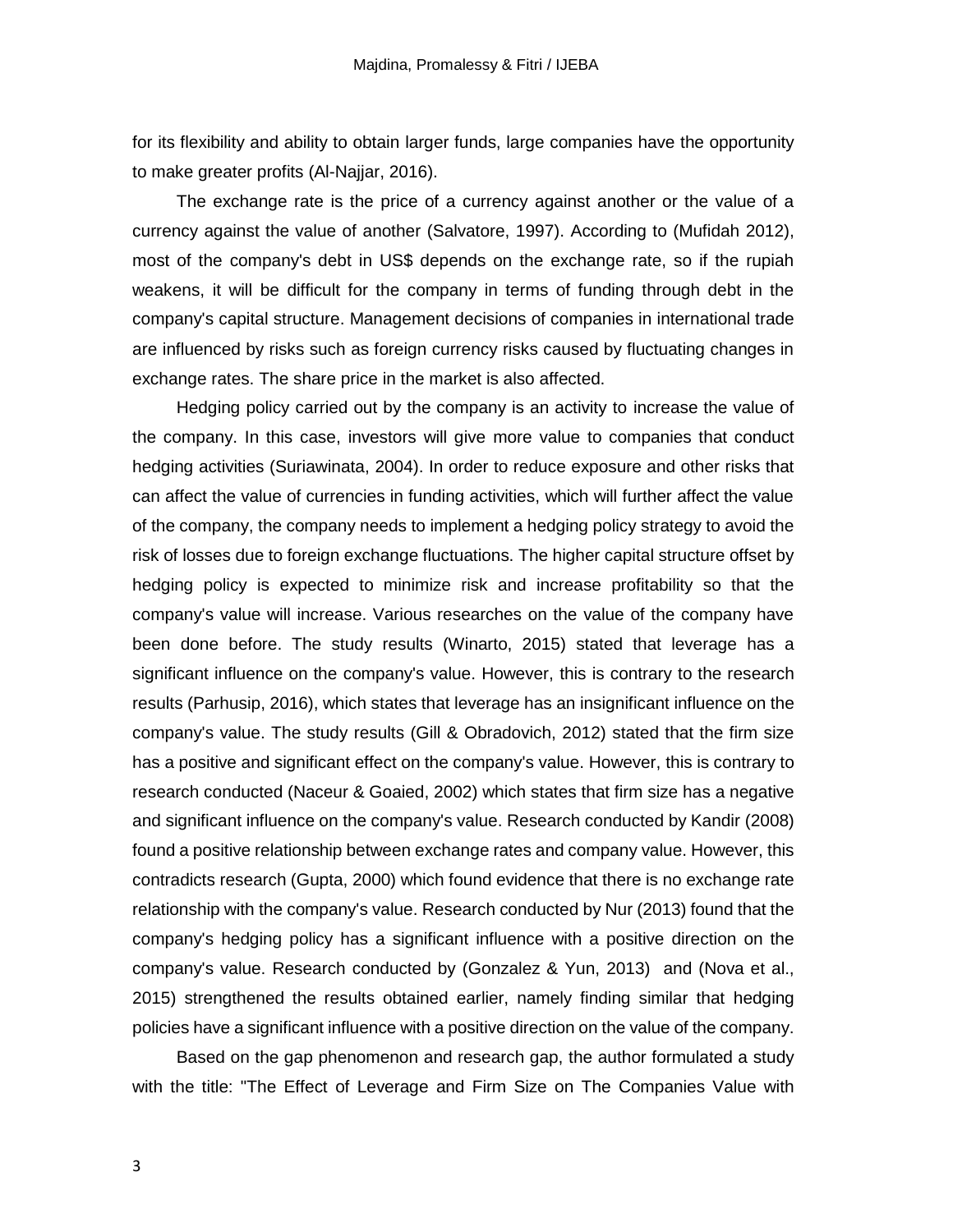Exchange Rates and Hedging Decisions as Moderation Variables (Case Study on Nonfinancial Companies Listed on the Indonesia Stock Exchange Period 2017-2018)".

### **METHOD**

The type of data in this research is quantitative. While the data source used in this study is secondary data derived from the financial statements of sample companies obtained from the Indonesia Stock Exchange through its official [website, namely](http://www.idx.co.id/) [www.IDX.co.id and](http://www.idx.co.id/) a summary of fluctuations in rupiah exchange rates obtained from Bank Indonesia through its official [website, www.bi.go.id.](http://www.bi.go.id/)

The population in this study consists of companies that have gone public engaged in the nonfinancial sector listed on the Indonesia Stock Exchange for 2017-2018. Determination of samples selected from the population is a company that meets several criteria by purposive sampling method and obtained a sample of 285 companies. Data analysis obtained in this research will be done Structural Equation Model (SEM) using Partial Least Square (PLS).

#### **Operational Defenition**

### **Company Value**

According to (Sujoko & Soebiantoro, 2007) and (Hermuningsih & Wardani, 2009), the company's value is the investor's perception of its success rate, closely related to its share price. The company's value in this study was proxied with Price Book Value (PBV):

$$
Price Book Value (PBV) = \frac{Share\ price}{Book\ Value\ (BV)}
$$

#### **Leverage**

A debt ratio is a ratio used to measure how much debt a company has. Leverage is calculated using the formula:

Ratio *leverage* = 
$$
\frac{\text{Total Deb}}{\text{Total equity}}
$$

## **Firm Size**

According to Riyanto (2008), the firm size or size of the company is the size of a company that can be seen from the amount of equity value, sales value, and the total value of assets. Firm Size is proxied through: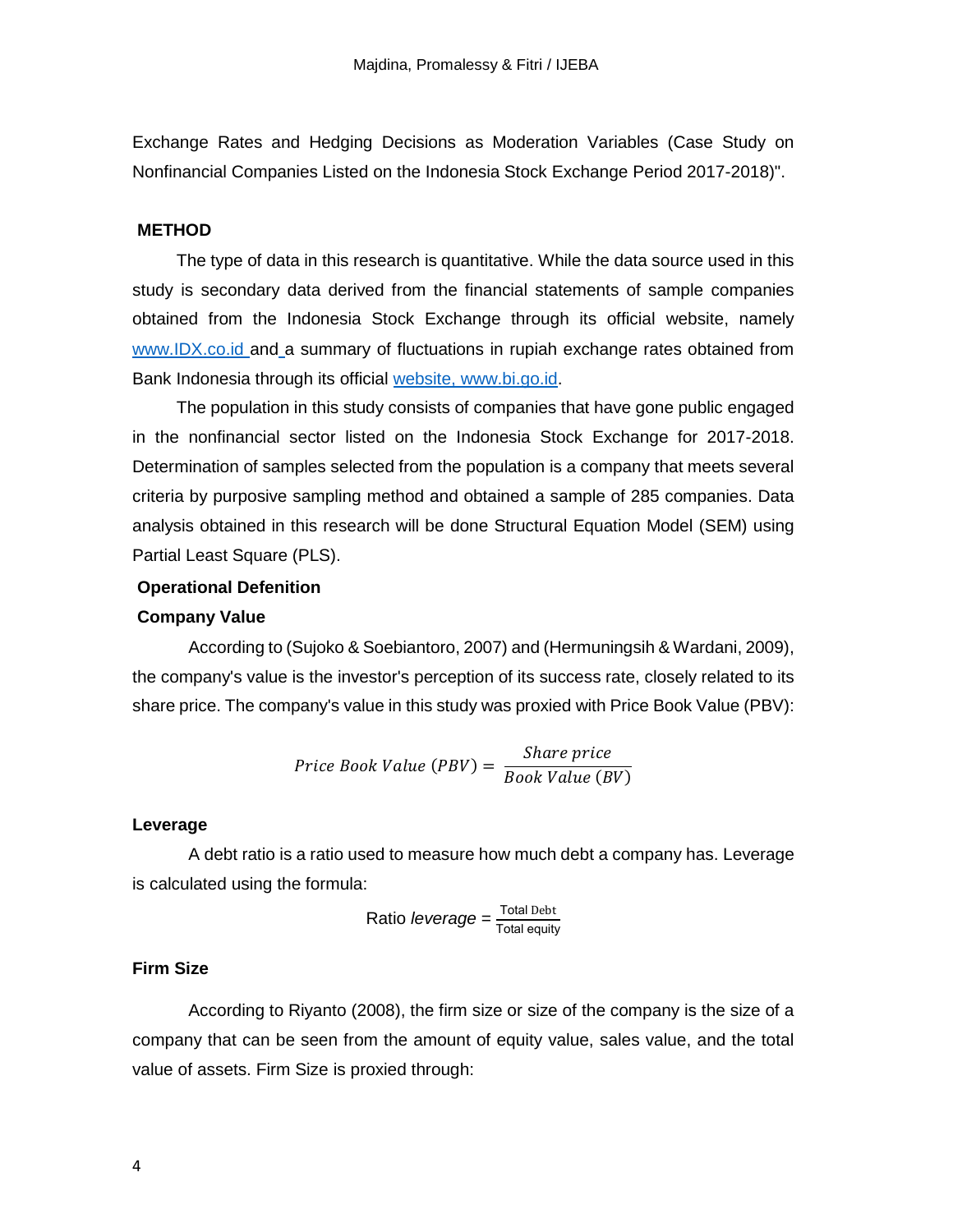Firm size  $=$  In total assets

#### **Exchange rate**

The exchange rate measurement in this study used exchange rate sensitivity, the degree of influence of exchange rate changes on the company in a certain period. Exchange rate sensitivity is seen from the beta coefficient (β) of each company's exchange rate.

Y = α + βKurs + e

 $Y =$  Company net sales

α = constant

 $β =$  exchange rate sensitivity

e = disturbance's error

The company's net sales are derived from the company's annual financial statements, and the exchange rate is obtained from the quarterly average of the exchange rate during the current year. Net sales are used because it is the most impactful post of exchange rate changes. When the exchange rate depreciates, it will impact the decrease in sales so that it will result in the profit that will be received by the company (Suselo, 2016).

### **Hedging or Hedging**

Hedging is one of the economic functions of futures trading, namely the transfer of risk. Hedging is a strategy to reduce the risk of losses caused by exchange rate fluctuations.

This study looks at companies' annual financial statements listed on the Indonesia Stock Exchange for 2017-2018. Suppose the company uses derivative instruments as hedging activities. In that case, it is given number 1 as a category that the company conducts hedging activities and is numbered 0 if it does not use derivative instruments as hedging activities.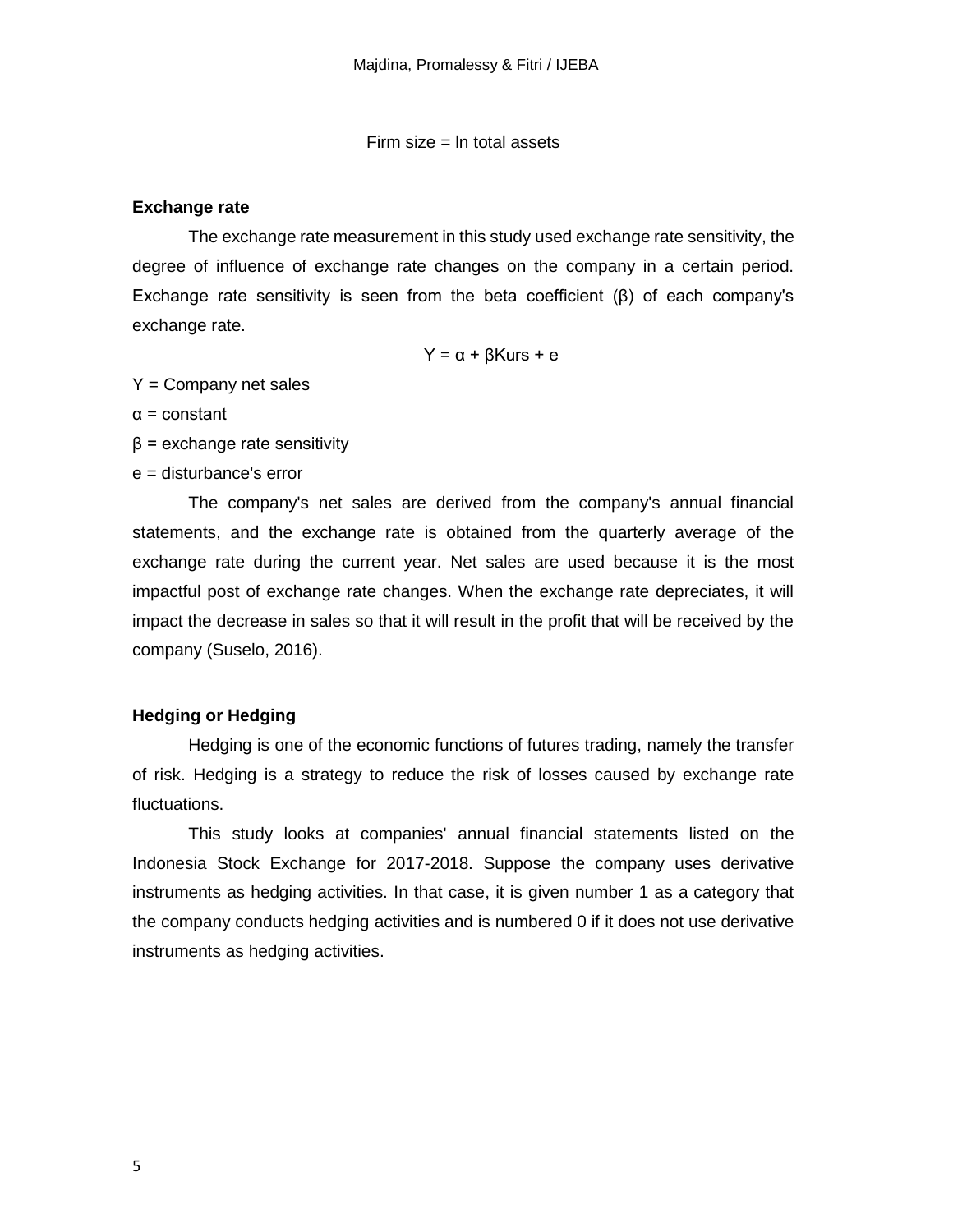## **RESULTS**

|  | Table 1. Descriptive Analysis Results |  |  |
|--|---------------------------------------|--|--|
|--|---------------------------------------|--|--|

## Descriptive Statistics

|            | N              | Minimum   | Maximum   | Mean      | Std.      |
|------------|----------------|-----------|-----------|-----------|-----------|
|            |                |           |           |           | Deviation |
| <b>PBV</b> | 57             | $-14.72$  | 64.43     | 2.4379    | 5.27142   |
| Der        | $\mathbf 0$    | $-31.72$  | 94.10     | 1.3391    | 5.03525   |
| Total      | 57             | .000      | 29.225    | 15.33582  | 2.390949  |
| asset      | $\overline{0}$ | 8.1267253 | 27.012212 | 20.973870 | 2.6865576 |
| Exchan     | 57             | 97        | 59        | 63        | 35        |
| ge rate    | $\mathbf 0$    | .0        | 1.0       | .204      | .4030     |
| Hedging    | 57             |           |           |           |           |
| Valid N    | $\overline{0}$ |           |           |           |           |
| (listwise) | 57             |           |           |           |           |
|            | $\overline{0}$ |           |           |           |           |
|            | 57             |           |           |           |           |
|            | $\overline{0}$ |           |           |           |           |

Source: Processed Data

Table 2. Frequency Descriptive Statistics *(Dummy)*

| Variable | $Dummy = 0$ |       | Dummy $= 1$ |       | Total |      |
|----------|-------------|-------|-------------|-------|-------|------|
|          | N           | %     |             | $\%$  |       | %    |
| Hedging  | 454         | 79,6% | 116         | 20,4% | 570   | 100% |

Source: Processed Data

# **Evaluation of Structural Models (Inner Model)**

|            | <b>Indeks</b> | Р.    | <b>Criteria</b> | Keterangan      |
|------------|---------------|-------|-----------------|-----------------|
|            |               | Value |                 |                 |
| <b>APC</b> | 0.074         | 0.023 | < 0.05          | <b>Diterima</b> |
| <b>ARS</b> | 0.061         | 0.040 | < 0.05          | <b>Diterima</b> |

Table 3. The goodness of Fit Models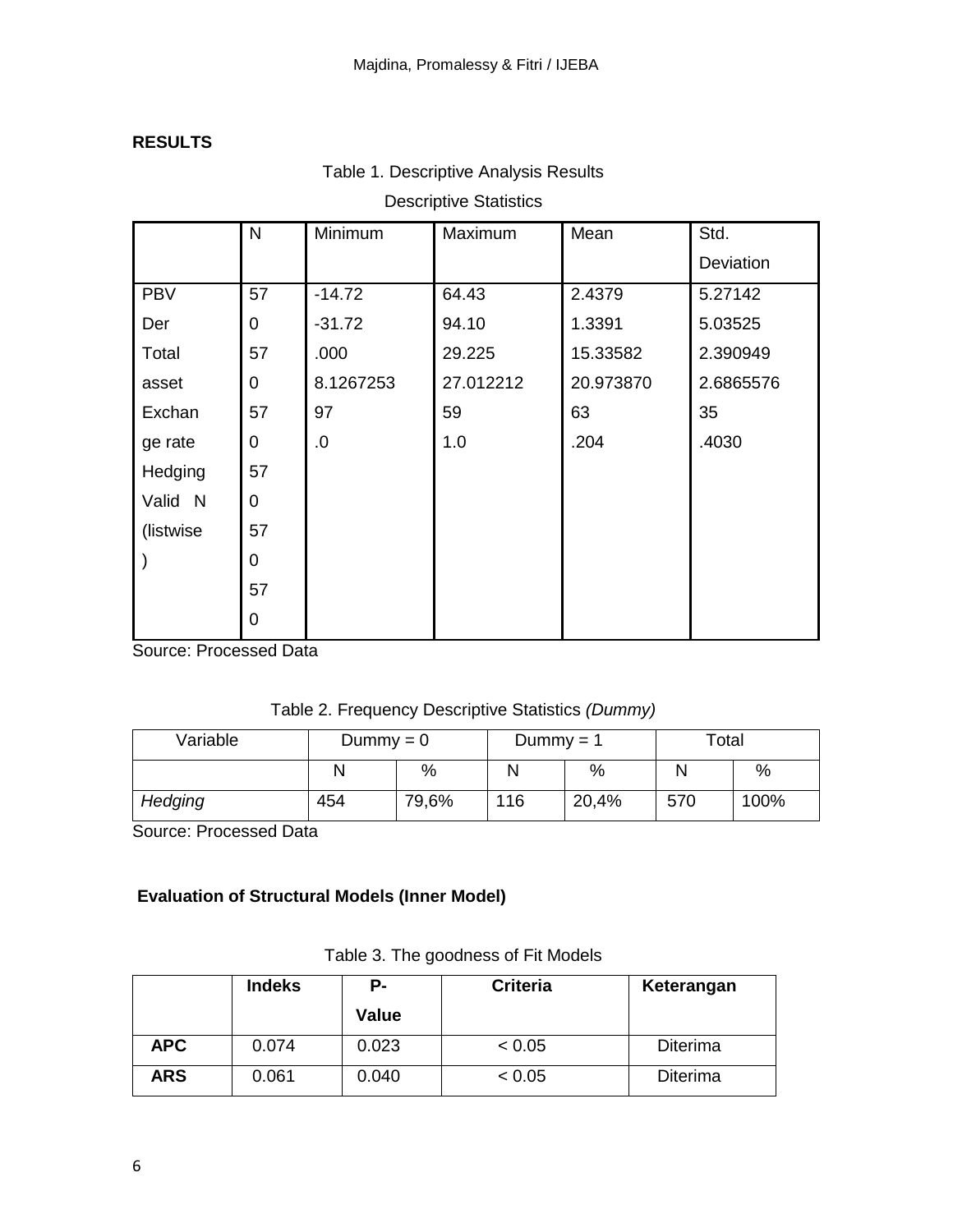| <b>AVIF</b> | .534 | AVIF $\leq$ 5, ideal $\leq$ | <b>Diterima</b> |
|-------------|------|-----------------------------|-----------------|
|             |      | ົດ<br>ს.ს                   |                 |

Source: Processed Data WarpPLS 5.0

The output result of the table shows that APC has an index of 0.074 with a pvalue of 0.023, while ARS has an index of 0.061 with a p-value of 0.040. Based on the criteria, APC and ARS have been fulfilled, which have a p-value < 0.05. Furthermore, the AVIF value has a value of 1,534. By the required criteria, the AVIF value is less than 5. Thus, the structural model (inner model) is acceptable.

Table 4. R-Square Coefficients

|     | R-Squared | <b>Adjusted R-Squared</b> |
|-----|-----------|---------------------------|
| PBV | 0.061     | 0.047                     |

Source: Processed Data WarpPLS 5.0

The output above shows that adjusted R-Squared value influences variable leverage, firm size, exchange rate, and hedging decision against PBV is 0.047. These results showed that 4.7% of PBV was influenced by leverage, firm size, exchange rate, and hedging decisions. In contrast, the rest were influenced by other factors not studied in this study.

Hypothesis testing is used to test causality relationships developed in models, i.e., exogenous and moderation variables' influence on endogenous variables. The following can be seen from figure 1 relationship of each variable, namely the image that states the influence between leverage and firm size on the company's value moderated by exchange rates and hedging decisions.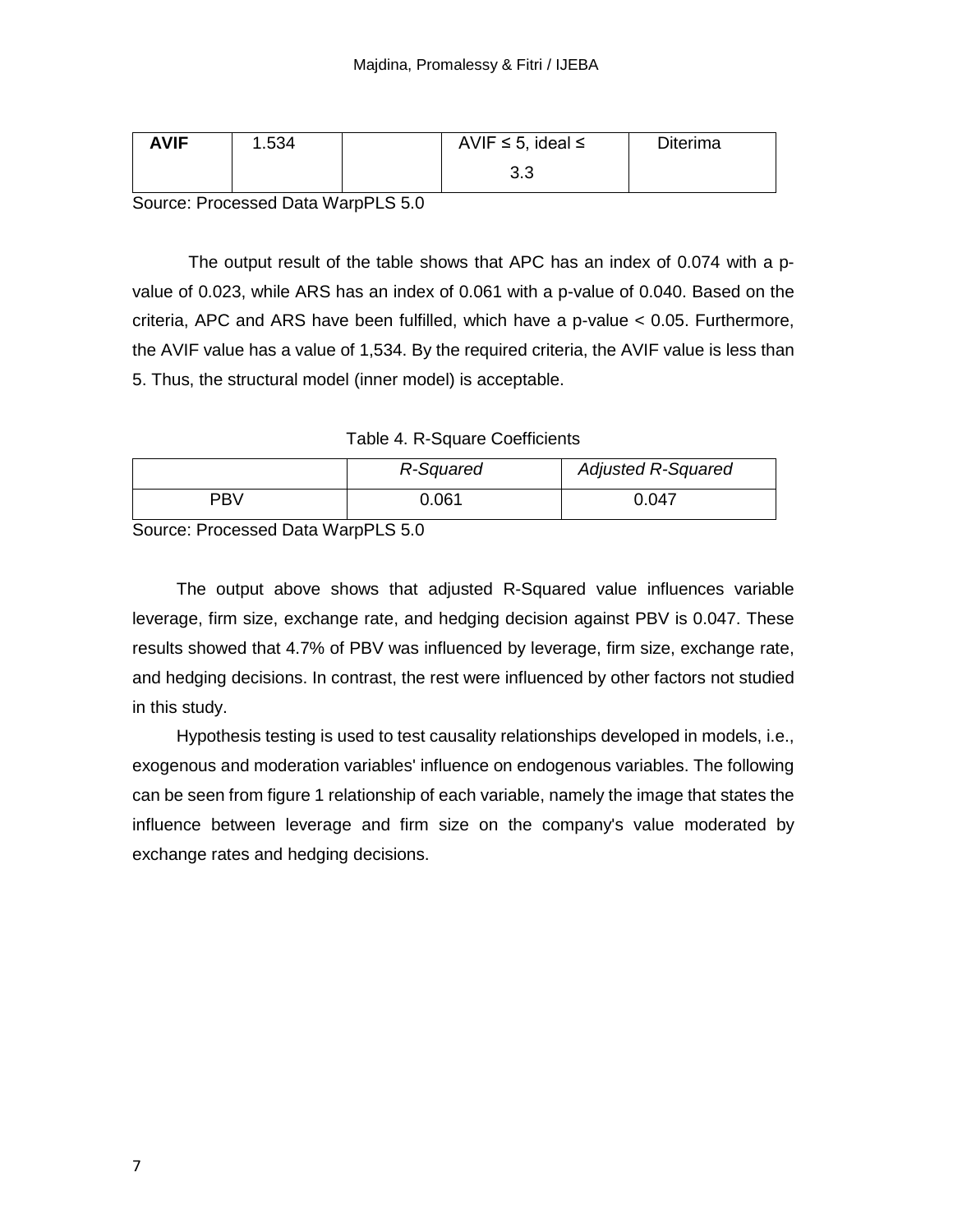

Figure 1. Structural Models

Based on the results of hypothesis testing in the picture above can be described as follows:

1. Hypothesis 1, leverage affects the value of the company.

Hypothesis 1 says that leverage affects the value of the company. Test results on the parameter coefficient between leverage to company value showed a p-value of 0.016 or < 0.05. The beta coefficient value of 0.094 indicated a significant positive influence on the company's value; thus, the first hypothesis was accepted.

2. Hypothesis 2, firm size affects the value of the company.

Hypothesis 2 says that firm size affects the value of the company. The test result of parameter coefficient between firm size to company value shows p-value 0.098 or > 0.05 and beta coefficient value of 0.057 indicates insignificant positive influence on company value. Thus the second hypothesis is rejected.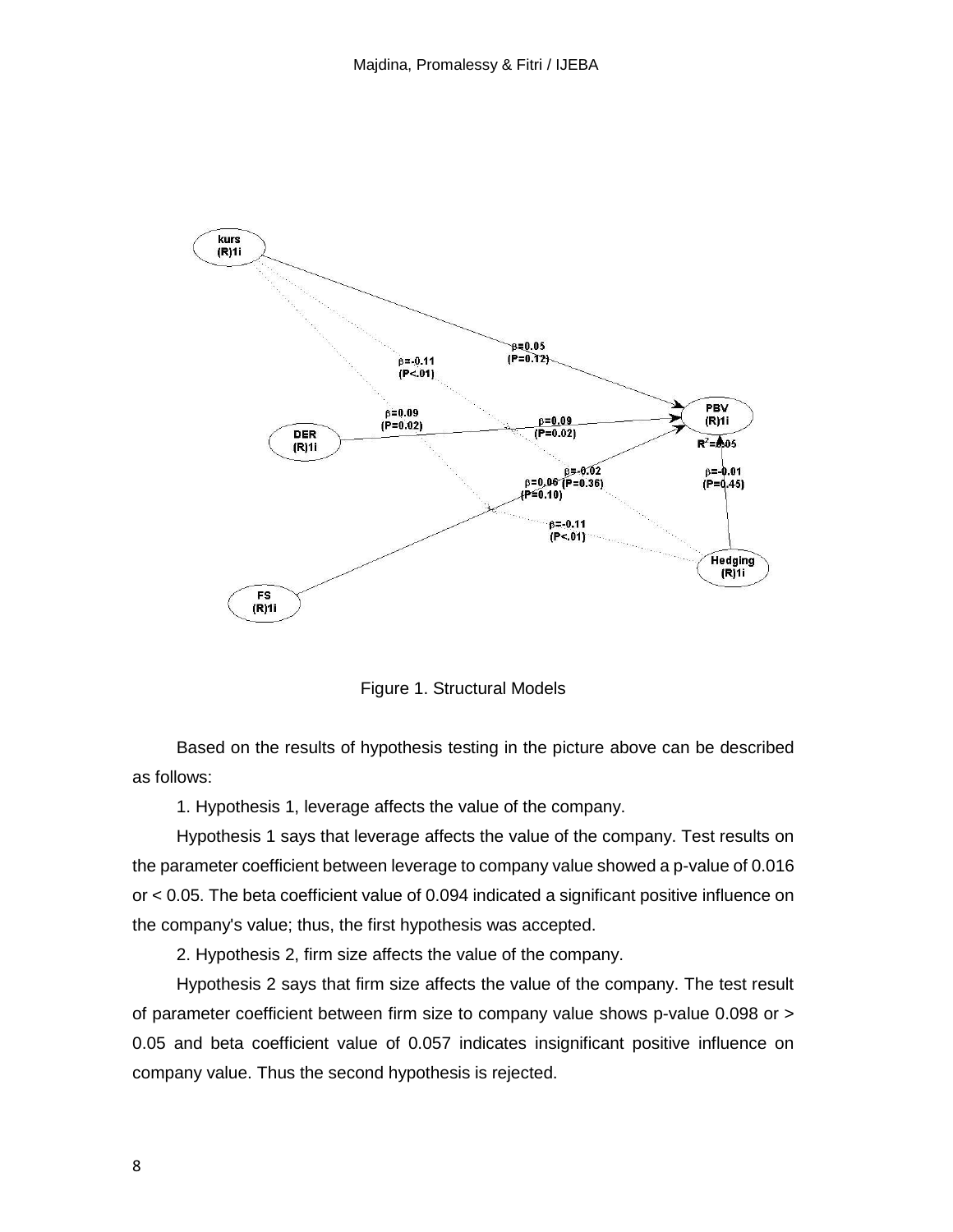3. Hypothesis 3, the exchange rate affects the value of the company.

Hypothesis 3 says that exchange rates affect the value of the company. The test result of parameter coefficient between exchange rate to company value shows a pvalue of 0.117 or > 0.05, and the beta coefficient value of 0.052 indicates insignificant positive influence on company value. Thus the third hypothesis is rejected.

4. Hypothesis 4, hedging decisions affect the value of the company.

Hypothesis 4 says that hedging decisions affect the value of the company. The test result of parameter coefficient between hedging decision against company value shows p-value 0.448 or > 0.05 and beta coefficient value -0.006 indicates little adverse influence on company value. Thus the fourth hypothesis is rejected.

5. Hypothesis 5, exchange rates can moderate the influence of leverage on the company's value.

Hypothesis 5 says that exchange rates can moderate the influence of leverage on the value of the company. Test results against the parameter coefficient showed a pvalue of 0.004 or < 0.05, and beta coefficient value -0.114 indicated a significant negative influence. Thus the fifth hypothesis was accepted. The test results prove that the exchange rate can moderate the influence of leverage on the company's value.

6. Hypothesis 6, the exchange rate can moderate the influence of firm size on the company's value.

Hypothesis 5 says that exchange rates can moderate the influence of firm size on the company's value. The test result of parameter coefficient shows p-value 0.021 or < 0.05, and beta coefficient value 0.089 indicates significant positive influence. Thus the sixth hypothesis is accepted. The test results prove that the exchange rate can moderate the influence of firm size on the company's value.

7. Hypothesis 7, hedging decisions can moderate the influence of leverage on the company's value.

Hypothesis 7 says hedging decisions can moderate the influence of leverage on the value of the company. The test results against the parameter coefficient showed a p-value of 0.360 or > 0.05. The beta coefficient value of -0.016 indicated an insignificant negative influence. Thus hypothesis seven was rejected. The test results prove that hedging decisions can not moderate the influence of leverage on the company's value.

8. Hypothesis 8, hedging decisions can moderate the influence of firm size on the company's value.

9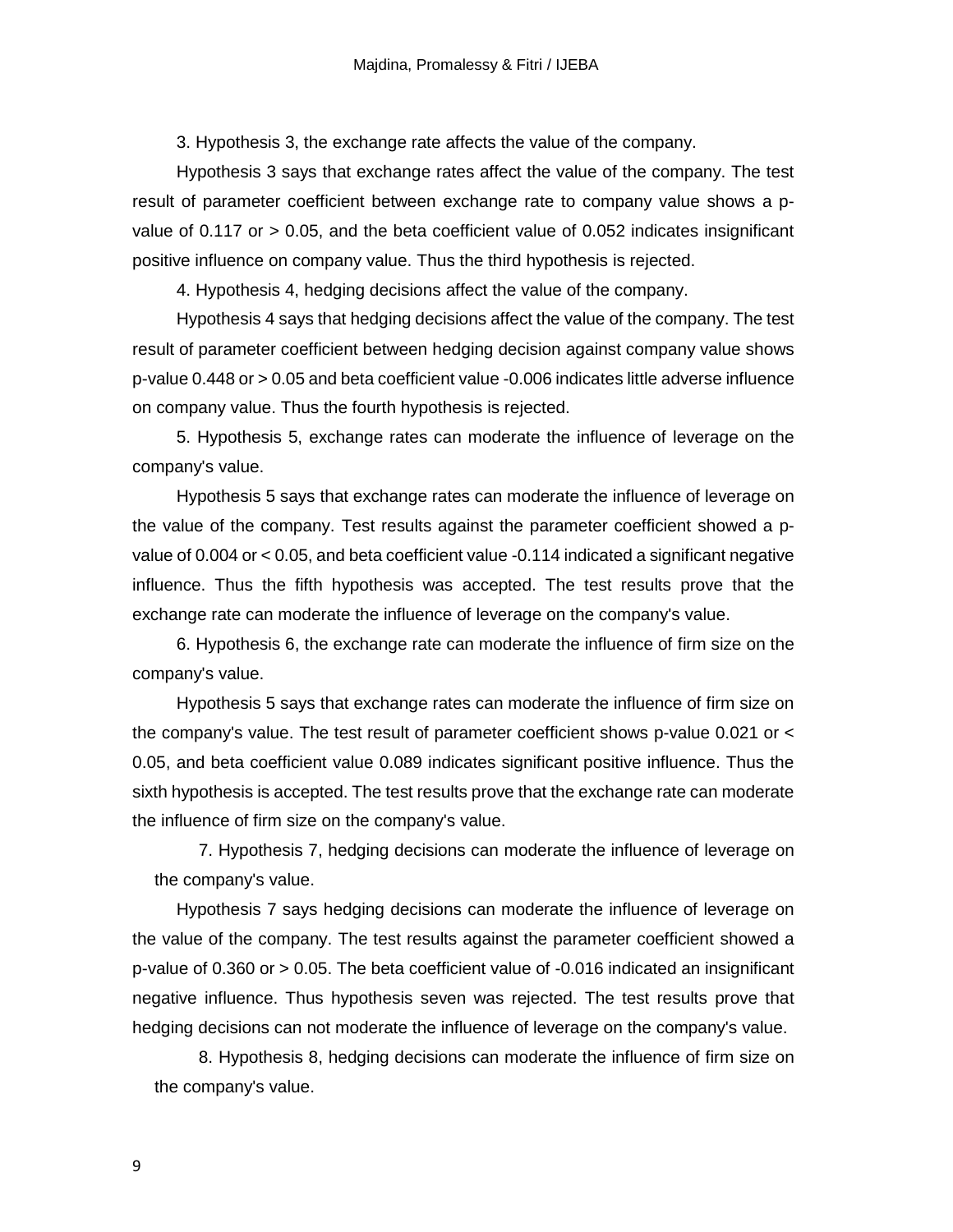Hypothesis 8 says that hedging decisions can moderate the influence of firm size on the company's value. The test result of parameter coefficient shows p-value 0.007 or < 0.05 and beta coefficient value -0.108 indicates significant negative influence on company value. Thus the eighth hypothesis is accepted. The test results prove that hedging decisions can moderate the influence of firm size on the company's value.

#### **DISCUSSION**

#### **Leverage Affects Company Value**

 The test results in this study showed that leverage has a significant positive effect on the company's value. With the results of this research, the first hypothesis was accepted. Leverage has a significant positive effect on the company's value. If the leverage of a company is high, then the value of the company is also high. Vice versa, if the leverage decreases, then the value of the company also decreases. This follows the trade-off theory, which says that leverage positively impacts the company's value. Companies can earn higher profits with high leverage by using capital derived from debt or assets financed by debt. With that, the company can maximally run its business so that the profit obtained by the company also increases.

The results of this study are in line with the results of research conducted by (Hansen & Juniarti, 2014) and (Suteja & Manihuruk, 2009). However, the results of this study are not in line with the research conducted (Prasetyorini, 2013) and (Kayobi & Anggraeni, 2015).

### **Firm Size Has No Effect on Company Value**

The test results in this study showed that the firm size has an insignificant positive effect, which means that the firm size does not influence the company's value. With the results of this study, the second hypothesis was rejected. This means that in this study, the firm size cannot describe its influence on its value. This can happen because the company's size is judged by the total assets owned by the company. Suppose an investor wants to assess a company. In that case, the investor does not only look at the company's size that is assessed from the company's total assets. However, investors will look more at several other aspects, such as paying attention to the company's performance that can be seen from the company's financial statements, the company's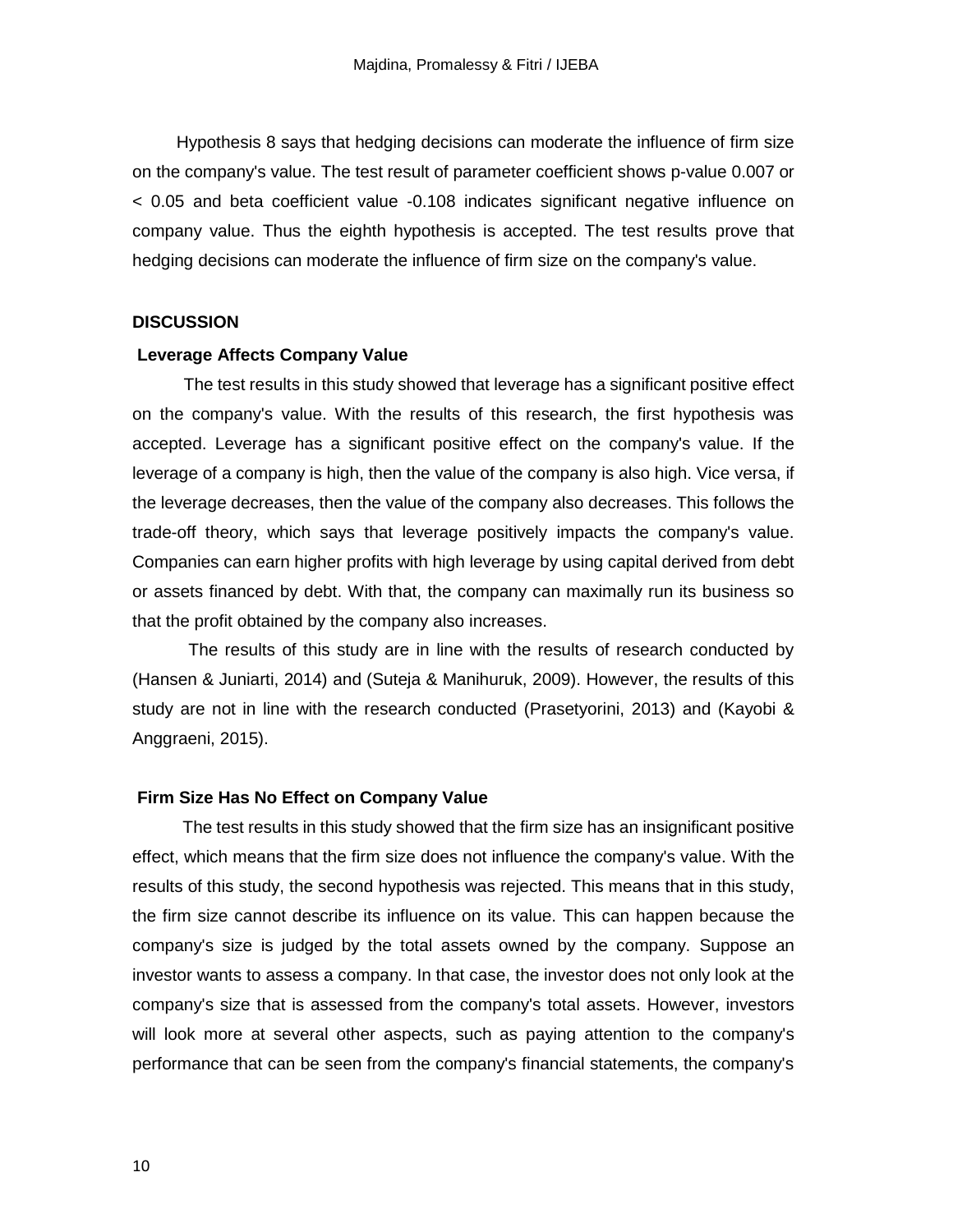good name among investors, and other considerations before deciding to invest its funds in the company.

The results of this study are supported by research conducted by (Rahmantio et al., 2018) and (Kayobi & Anggraeni, 2015). However, this research contradicts the results of research (Ngurah et al., 2016) and (Angga Pratama & Wiksuana, 2018).

### **Exchange Rate Has No Effect on Company Value**

The test results in this study showed that the exchange rate positive effect is not significant, which means that the exchange rate does not influence the company's value. With the results of this study, the third hypothesis was rejected. This can be because the exchange rate does not affect the cost and volume of sales. After all, nonfinancial companies produce goods that are a basic necessity for the community, so it is not too sensitive to changes in exchange rates. In addition, it can also be caused because the raw materials used by these companies mostly come from within the country, not imported goods.

The results of this research are supported by research conducted by Idamiharti (2017) and Fuad & Wandari (2018). However, this research contradicts the research conducted by Kandir (2008).

### **Hedging Decisions Have No Effect on The Company's Value**

The test results in this study showed that hedging decisions have a negative effect insignificant, which means that hedging decisions do not influence the company's value. With the results of this study, the fourth hypothesis was rejected. The negative influence is illustrated by if hedging increases, then the value of the company will decrease. This is likely due to several factors. The first factor is that the cost of hedging is very high. The second factor is the lack of banks that provide hedging product services. Based on the provisions of Bank Indonesia and OJK, it is stated that only banks with large core capital above Rp5 trillion can provide hedging product services.

Moreover, the number of eligible banks is no more than 30 banks. The third factor is data limitation. The sample company hedging is only one-fifth of the sample, so it is low representative. Although the effect is insignificant, hedging can reduce the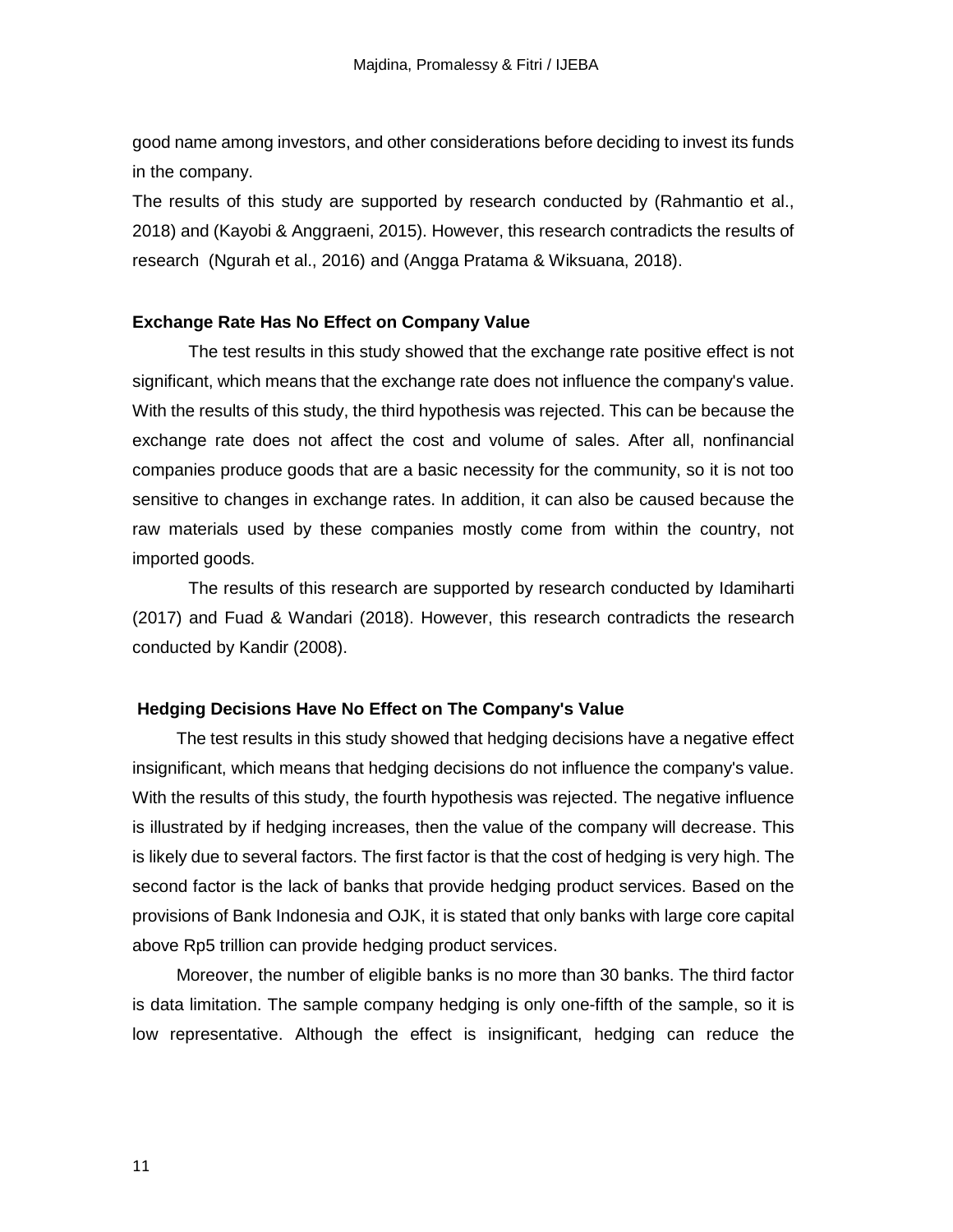uncertainty of future cash flow. If the incoming cash flow enlarges, then hedging can increase the value of the company.

The results of this study are supported by research conducted (Hamidah et al., 2015). However, this research contradicts the research results (Lesmana & Musdholifah, 2019) and (Situmeang & Wiagustini, 2018).

#### **Exchange Rate Able to Moderate Leverage Effect on Company Value**

The test results in this study showed a negative and significant influence. This means that the exchange rate can moderate the influence of leverage on the value of the company. With the results of this study, the fifth hypothesis was accepted. Negative influence is intended if the company's leverage increases, then the company's value decreases. The leverage ratio measures how much a company is financed with debt. The use of excessively high debt will harm a company because it will fall into the extreme leverage category, a company stuck in high debt and difficult to repay the debt burden. Such overriding makes investors afraid to invest in the company so that the value of the company decreases.

The results of this research are supported by research conducted by (Nurunnisak et al., 2016). However, the results of this study contradict the results of the study (Tresnasih et al., 2017) and (Istiqomah, 2020).

### **Exchange Rate Able to Moderate Firm Size Effect on Company Value**

The test results in this study indicate that the exchange rate can moderate the effect of firm size firm on value. With the results of this study, the sixth hypothesis is accepted. The exchange rate is one of the external factors that can affect the company. The company's external factors, such as the exchange rate, cannot be managed. However, the company must still pay attention to these external factors to increase firm value. If the exchange rate strengthens, companies that have a large size will grow and develop better so that the exchange rate can strengthen the influence of the firm size on company value.

Research conducted by (Al-Najjar, 2016) states that firm size has a positive and significant effect on firm value. (Kandir, 2008) conducted research and found a positive relationship between exchange rates and firm value.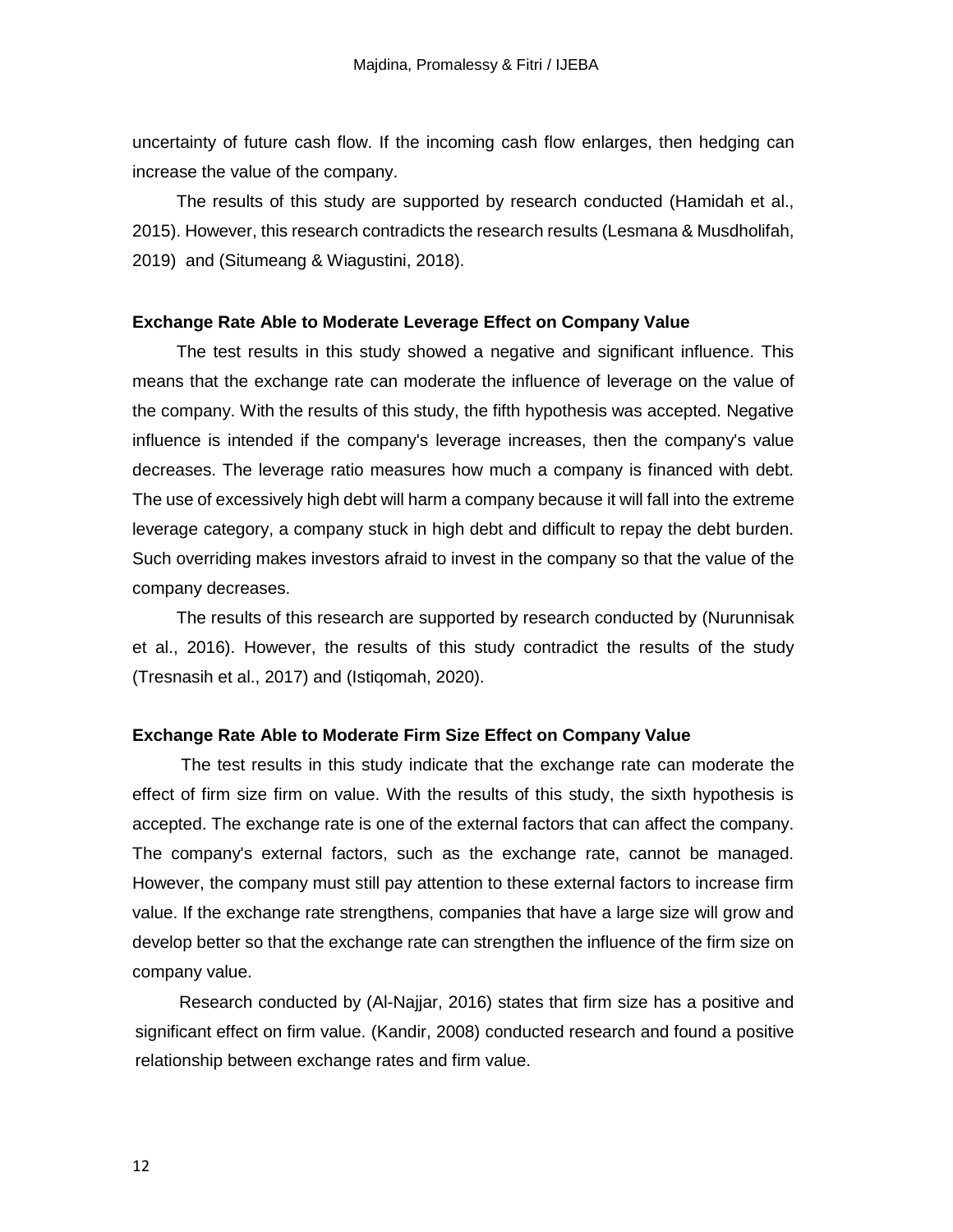#### **Decision Hedging Cannot Moderate the Effect of Leverage on Company Value**

The test results in this study indicate a negative and insignificant relationship. This indicates that the decision hedging is unable to moderate the effect of leverage on firm value. With the results of this study, the seventh hypothesis is rejected. A negative relationship means that if the leverage increases, the company value will decrease. This is because the use of too high a debt will endanger a company. After all, the company will fall into the category of extreme leverage, namely companies that are trapped in high debt and find it difficult to pay back the debt burden. The debt that is too large makes investors afraid to invest in the company so that the company's value decreases. This is also because hedging requires a lot of money. The number of samples that perform activities is hedging very small, only one-fifth of the total sample. However, currently, the use of hedging for companies is not just a necessity.

The results of this study are supported by research conducted by (Ahmad et al., 2017) which states that decisions are hedging not able to moderate the effect of leverage on firm value.

#### **Decision Hedging Able to Moderate the Effect of Firm Size on Company Value**

The test results in this study indicate a significant negative relationship. This means that the decision hedging can moderate the effect of firm size firm on value. With the results of this study, the eighth hypothesis is accepted. This negative relationship means that if firm size decreases, then firm value increases. Investors think that companies with more considerable total assets tend to determine more retained earnings than the dividends distributed to shareholders. Thus, investors and potential investors perceive this as a negative signal and can reduce the company's value. Coupled with this study, the number of samples who perform activities is hedging very small, only one-fifth of the total sample.

The results of this study are supported by research conducted by (Huang, 2003) which states that decision hedging can moderate the effect of firm size on company value.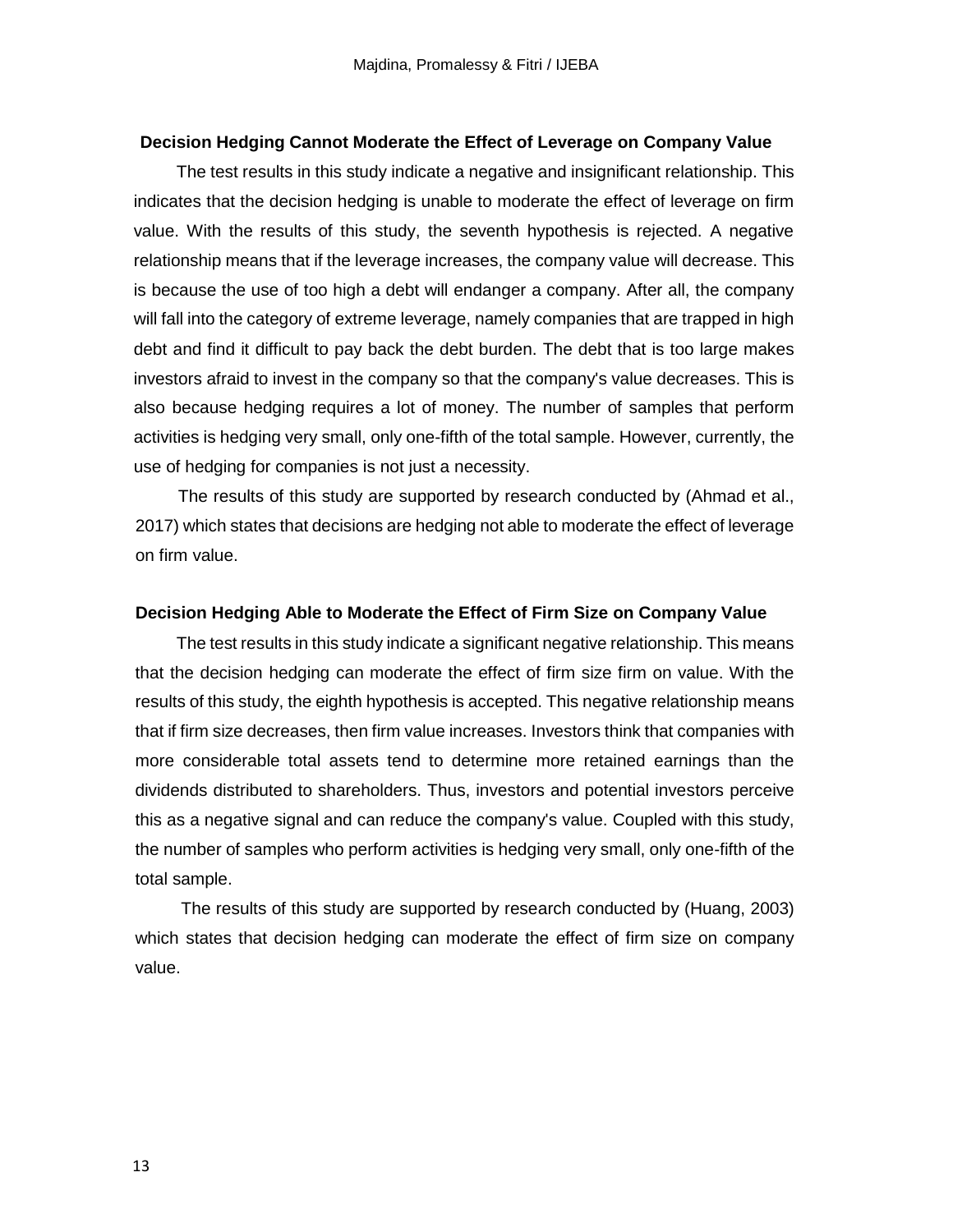## **CONCLUSION**

Based on the research results, it can be concluded that leverage can affect the firm's value. However, firm size, exchange rate sensitivity, and decisions hedging cannot affect the firm's value. Exchange rate sensitivity can moderate the effect of leverage and firm size firm on value. The decision was hedging unable to moderate the effect of leverage on firm value. However, the decision is hedging able to moderate the effect of firm size firm on value.

## **LIMITATIONS AND RECOMMENDATIONS**

Some limitations need to be fixed, such as the first. The period used in this study only covers two years, so the implication may have different results if the sample period is extended. Second, this study only uses one indicator each for each latent variable.

Based on the limitations that have been described, the suggestions given are for further researchers to expand the research year and increase the number of samples, add other variables to obtain different research results, use different methods so that the resulting conclusions are more valid and varied.

## **REFERENCES**

Ahmad, B., Siregar, H., & Maulana, T. N. A. (2017). Penggunaan Hedging oleh Perusahaan Telekomunikasi yang Tercatat Pada Bursa Efek Indonesia. *Jurnal Aplikasi Bisnis Dan Manajeme*n, 3(3), 435–446. https://doi.org/10.17358/jabm.3.3.435

Al-Najjar, B. (2016). The Effect of Ownership Structure on Dividend Policy: Evidence from Turkey. *The Effect of Ownership Structure on Dividend Policy: Evidence from Turkey*, Vol. 16 (1).

Angga Pratama, A. B., & Wiksuana, I. G. B. (2018). Pengaruh Firm Size Dan Profitabilitas Terhadap Nilai Perusahaan Dengan Struktur Modal Sebagai Variabel Mediasi. *E-Jurnal Ekonomi Dan Bisnis Universitas Udayana*, 5, 1289. https://doi.org/10.24843/eeb.2018.v07.i05.p03

CNN. (2018). Perang Dagang, Trump Optimis Capai Kesepakatan dengan China. https://www.cnnindonesia.com/ekonomi/20181030160848-92-342649/perang-dagangtrump-optimis-capai-kesepakatan-dengan-china

Darminto. (2008). *Pengaruh Faktor Eksternal Dan Berbagai Keputusan Keuangan Terhadap Nilai Perusahaan*. FIA Universitas Brawijaya Malang.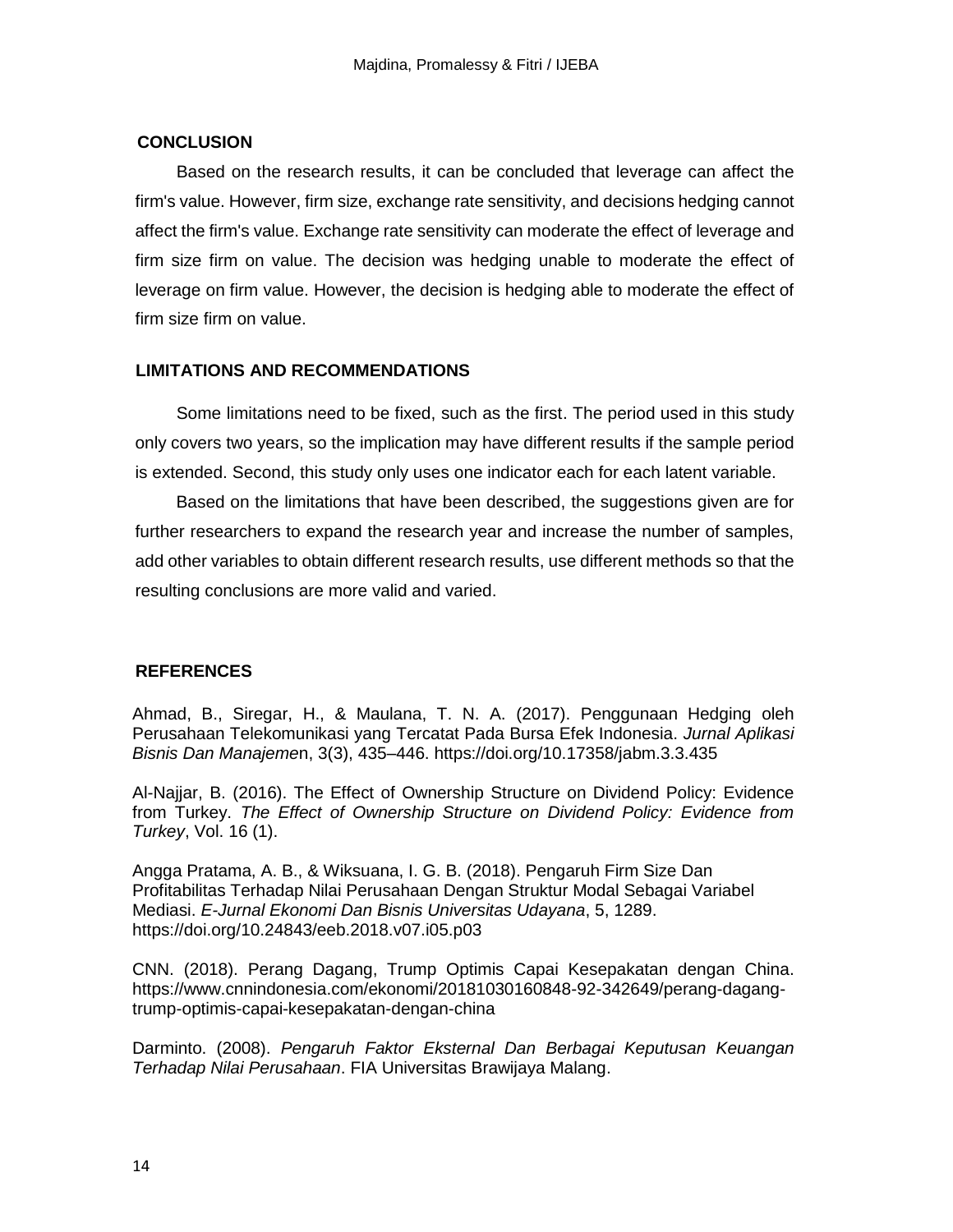Eugene, B. F., & Houston, J. (2010). *Dasar-Dasar Manajemen Keuangan*. Salemba Empat.

Fuad, M., & Wandari, A. (2018). Pengaruh Struktur Modal dan Faktor Eksternal terhadap Nilai Perusahaan (Studi pada PT. Bank Central Asia, Tbk). *Jurnal Manajemen Dan Keuanga*n, 7(1), 32–46. https://doi.org/10.33059/jmk.v7i1.755

Gill, & Obradovich. (2012). *The Impact of Corporate Governance and Financial Leverage on the Value of American Firms.*

Gonzalez, & Yun. (2013). *Risk Management and Firm Value: Evidence From Weather Derivatives*. J. Finance.

Gupta. (2000). The Causality Between Interest Rate, Exchange Rate and Stock Price in Emerging Market: The Case Of The Jakarta Stock Exchange. *Working Paper Series*.

Hamidah, Ahmad, G.N., & Aulia, R. (2015). Effect of Intellectual Capital, Capital Structure and Managerial Ownership Toward Firm Value of Manufacturing Sector Companies Listed in Indonesia Stock Exchange Periode 2010-2014. *Jurnal Riset Manajemen Sains Indonesia*, 6 (2), 558–578.

Hansen, V., & Juniarti. (2014). Pengaruh Family Control, Size, Sales Growth, Dan Leverage Terhadap Profitabilitas Dan Nilai Perusahaan Pada Sektor Perdagangan, Jasa, Dan Investasi. *Bussiness Accounting Review*, 2(1). https://doi.org/10.1017/CBO9781107415324.004

Hermuningsih, S., & Wardani, D. K. (2009). Faktor-Faktor yang Mempengaruhi Nilai Perusahaan pada Perusahaan yang Terdaftar di Bursa Efek Malaysia dan Bursa Efek Jakarta. *Jurnal Siasat Bisnis*, 13.

Huang, P. (2003). *Two essays on corporate hedging : the choice of instruments and method*s.

Idamiharti. (2017). Keputusan Keuangan, Kondisi Eksternal dan Nilai Perusahaan (Studi Empiris: Perusahaan Food and Beverage di Indonesia). *Polibisnis*, 9(1), 37–54.

Istiqomah, I. (2020). Pengaruh Kinerja Keuangan Terhadap Return Saham Dengan Nilai Tukar (Kurs) Sebagai Variabel Moderasi. *Business Management Analysis Journal (BMAJ)*, 3(1), 22–34. https://doi.org/10.24176/bmaj.v2i2.4191

Kandir, S. Y. (2008). Macroeconomic Variables, Firm Characteristics, and Stock Return Evidence from Turkey. *International Research Journal of Finance and Economics*, 16, 35–45.

Kayobi, I. G. M. andrie, & Anggraeni, D. (2015). Pengaruh Debt To Equity Ratio (Der), Debt To Total Asset (DTA), Dividen Tunai, Dan Ukuran Perusahaan Terhadap Nilai Perusahaan. *Jurnal Akuntansi Dan Keuangan*, 4(1), 100–120.

Lesmana, N. V. D., & Musdholifah. (2019). Faktor-Faktor Internal Keputusan Hedging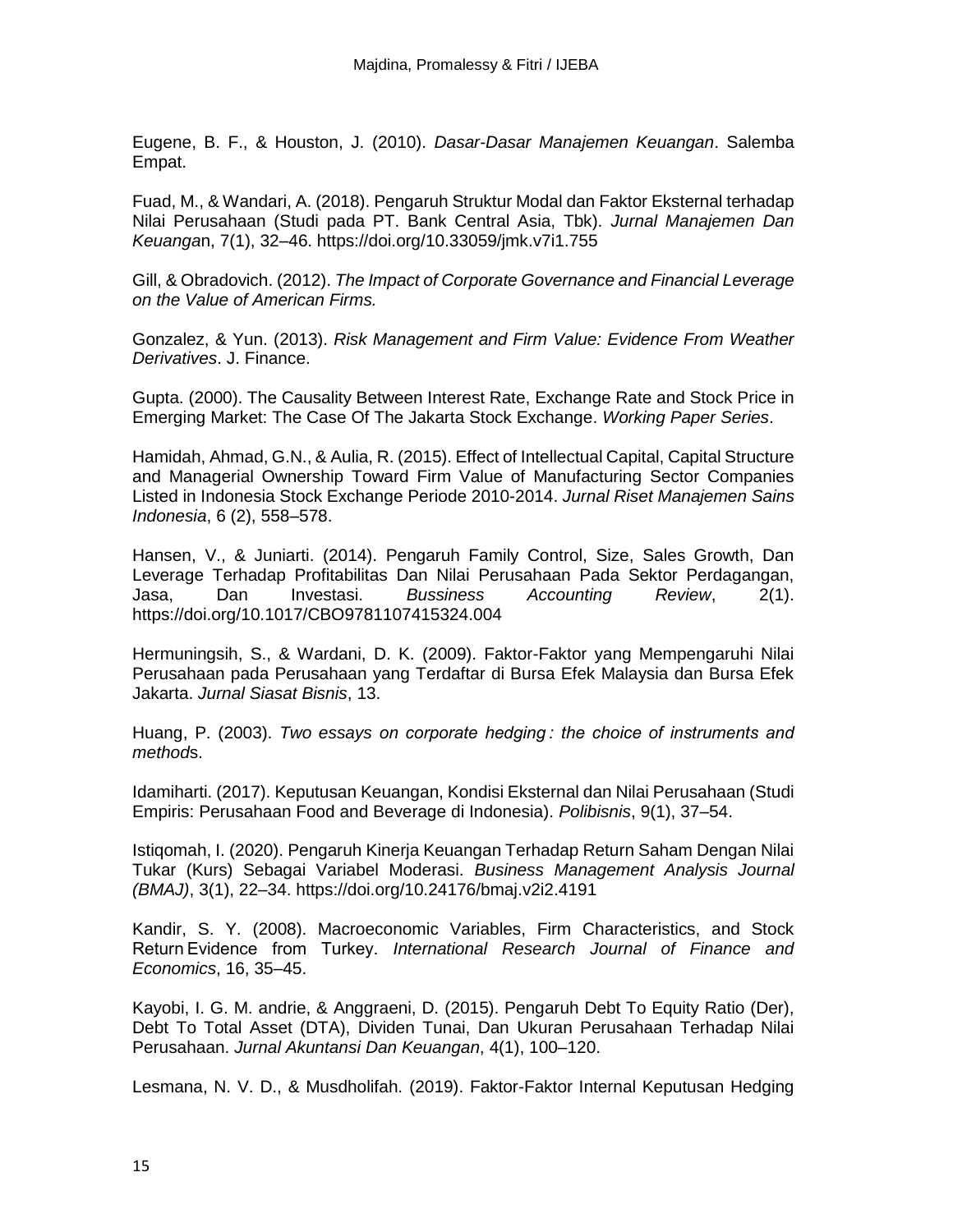dan Dampaknya pada Nilai Perusahaan Miscellaneous Industry. *Jurnal Ilmu Manajemen* (JIM), 7, 857–867.

Mufidah, A. (2012). Struktur Modal Perusahaan Properti dan Faktor-faktor yang Mempengaruhinya. Struktur Modal Perusahaan Properti Dan Faktor-Faktor Yang Mempengaruhinya, 6 (1).

Naceur, & Goaied. (2002). *The Relationship Between Dividend Policy, Financial Structure, Profitability, and Firm Value.* Applied Financial Economics.

Ngurah, I. G., Rudangga, G., & Sudiarta, G. M. (2016). Pengaruh Ukuran Perusahaan, Leverage dan Profitabilitas Terhadap Nilai Perusahaan. *E-Jurnal Manajemen* Unud, 5(7), 4394–4422.

Nova, M., Cerqueira, A., & Brandao, E. (2015a). *Hedging With Derivatives and Firm Value : Evidence for the Nonfinancial Firms Listed on the London Stock Exchange*. School of Economics and Management, University of Porto.

Nova, M., Cerqueira, A., & Brandao, E. (2015b). *Hedging With Derivatives and Firm Value : Evidence for the Nonfinancial Firms Listed on the London Stock Exchange*. School of Economics and Management, University of Porto.

Nur, M. (2013). Analisis Kebijakan Lindung Nilai dan Pengaruhnya Terhadap Nilai Perusahaan: Studi Empiris Pada Bursa Efek Indonesia. *Tesis Sekolah Pascasarjana Institut Pertanian Bogor.*

Nurunnisak, I., Dhiana, P., & Putri, M. A. (2016). *Analisis Rasio Profitabilitas, Leverage, Dan Likuiditas Terhadap Return Saham Dengan Nilai Tukar Sebagai Variabel Moderating*. Icmd.

Parhusip, H. (2016). Pengaruh Struktur Modal dan Profitabilitas Terhadap Nilai Perusahaan. *Jurnal Administrasi Bisnis*, 37 (2).

Prasetyorini. (2013). Pengaruh Ukuran Perusahaan, Leverage, Price Earning Ratio dan Profitabilitas terhadap Nilai Perusahaan. *Jurnal Ilmu Manajemen* (JIM), 1(1).

Rahmantio, I., Saifi, M., & Nurlaily, F. (2018). Pengaruh Debt To Equity Ratio , Return On Equity , Return On Asset Dan Ukuran Perusahaan Terhadap Nilai Perusahaan ( Studi pada Perusahaan Pertambangan yang Terdaftar di Bursa Efek Indonesia Tahun 2012- 2016). *Jurnal Administrasi Bisnis* (JAB), 57(1), 151–159.

Riyanto, B. (2008). *Dasar-Dasar Pembelanjaan Perusahaan*. GPFE.

Salvatore, D. (1997). *Ekonomi Internasional*. Penerbit Erlangga.

Siahaan, F. O. P. (2013). The Effect of Good Corporate Governance Mechanism, Leverage and Firm Size on Firm Value. *International Journal on Business Review.*

Situmeang, Y. M. L., & Wiagustini, N. L. P. (2018). Pengaruh struktur modal terhadap